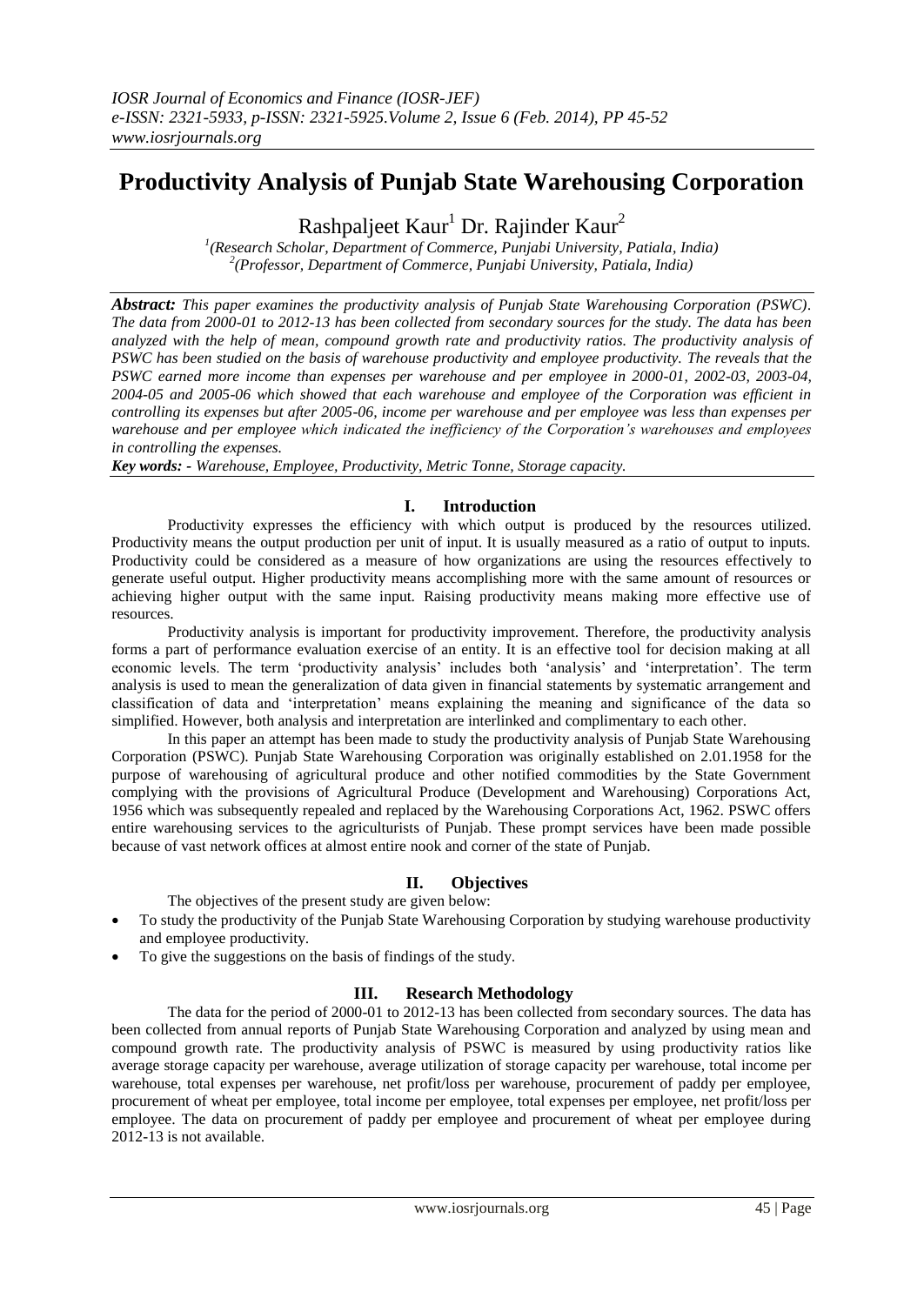# **IV. Productivity Analysis**

The productivity analysis of PSWC has been studied on the basis of following variables of productivity ratios:

### **4.1 WAREHOUSE PRODUCTIVITY**

The PSWC provides warehousing facilities for storing food grains, fertilizers and other non-food grain commodities in Punjab. The main aim of PSWC with the network of 114 warehouses spread across the entire state of Punjab is scientific warehousing which involves protecting the agricultural produce from seasonal and natural hazards, pests, rats and moisture by using the most modern techniques and taking precautionary measures like spraying pesticides and insecticides. The storage of food grains and other commodities is done in the own constructed godowns of PSWC or hired godowns. The warehouse productivity during the period 2000- 01 to 2012-13 has been determined on the basis of selected parameters like:

#### **4.1.1 Average Storage Capacity per Warehouse**

The average storage capacity per warehouse represents the ratio of total average storage capacity in metric tonne by the total number of warehouses. The table 1 shows that the average storage capacity per warehouse has shown fluctuating trend during the study period. It reveals that the total average storage capacity per warehouse increased from 33954.54 MT in 2000-01 to 51517.54 MT in 2012-13 registering a compound growth rate of 3.26 per cent and mean value was 51181.07 MT over the study period. The higher value of average storage capacity per warehouse was 64042.73 MT in 2002-03 which indicated the higher storage capacity available in each warehouse of the PSWC as compared to other years of the study period.

|              | (In Metric Tonne)         |
|--------------|---------------------------|
| Year         | Avg. storage capacity per |
|              | warehouse                 |
| 2000-01      | 33954.54                  |
| 2001-02      | 52782.61                  |
| 2002-03      | 64042.73                  |
| 2003-04      | 58991.38                  |
| 2004-05      | 52922.41                  |
| 2005-06      | 51551.72                  |
| 2006-07      | 49617.39                  |
| 2007-08      | 48298.24                  |
| 2008-09      | 45894.73                  |
| 2009-10      | 50368.42                  |
| 2010-11      | 51008.77                  |
| 2011-12      | 54403.51                  |
| 2012-13      | 51517.54                  |
| <b>MEAN</b>  | 51181.07                  |
| $_{\rm CGR}$ | 3.26%                     |

#### **TABLE 1**- **AVERAGE STORAGE CAPACITY PER WAREHOUSE**

(Source: Calculated from the record maintained by Statistical Officer of PSWC for the period 2000-01 to 2012-13)

### **4.1.2 Average Utilization of Storage Capacity per Warehouse**

The proper utilization of space in the warehouses is very important for the PSWC. The storage capacity of the warehouses is utilized for storing food grains, fertilizers and other non-food grain commodities. The average utilization of storage capacity per warehouse has been calculated by dividing total average utilization of storage capacity during the period of study by the number of warehouses. It is observed from the table 2 that the total average storage capacity utilization per warehouse was showing a fluctuating trend during the study period. The mean value of average utilization of storage capacity per warehouse was 43324.50 MT and registered a compound growth rate of 2.64 per cent over the study period. By comparing the table 1 and table 2, it has been found that the average utilization per warehouse was less than the average storage capacity per warehouse in all the years because the average storage capacity of the warehouses was not fully utilized by the depositors over the study period.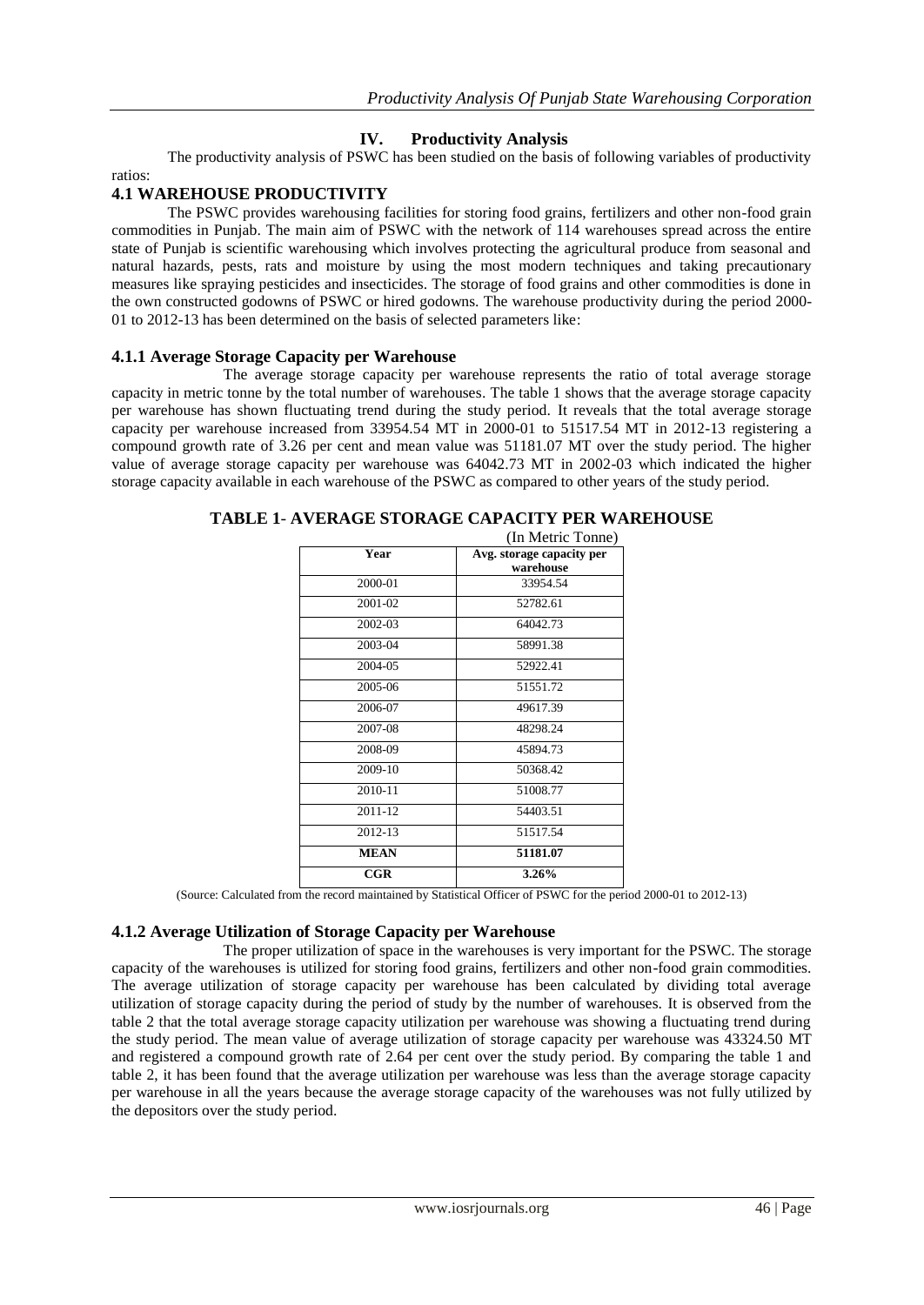# **TABLE 2**-**AVERAGE UTILIZATION OF STORAGE CAPACITY PER WAREHOUSE**

|              | (In Metric Tonne)                 |
|--------------|-----------------------------------|
| Year         | Avg. utilization per<br>warehouse |
| 2000-01      | 33636.36                          |
| 2001-02      | 50869.56                          |
| 2002-03      | 57521.36                          |
| 2003-04      | 48275.86                          |
| 2004-05      | 41163.79                          |
| 2005-06      | 35051.72                          |
| 2006-07      | 35217.39                          |
| 2007-08      | 35000                             |
| 2008-09      | 38122.80                          |
| 2009-10      | 42105.26                          |
| 2010-11      | 46771.93                          |
| 2011-12      | 52271.93                          |
| 2012-13      | 47210.53                          |
| <b>MEAN</b>  | 43324.50                          |
| $_{\rm CGR}$ | 2.64%                             |

(Source: Calculated from the record maintained by Statistical Officer of PSWC for the period 2000-01 to 2012-13)

#### **4.1.3 Total Income per Warehouse**

The total income per warehouse shows the proportionate share of total income earned per warehouse. The total income of the Corporation mainly increased with the increase in the income from warehousing charges because income from warehousing charges formed the major portion of the total income. It is clear from the table 3 that total income per warehouse increased from Rs. 78.08 lac in 2000-01 to Rs.320.17 lac in 2012-13 registering a compound growth rate of 11.47 per cent and the mean value was Rs. 192.17 lac during the study period. The total income per warehouse was higher (Rs.320.17 lac) in 2012-13 due to more income generated by each warehouse of the PSWC in form of warehousing charges as compared to other years of study period which represented higher warehouse productivity.

|              | (Rs. in lac)                  |
|--------------|-------------------------------|
| Year         | Total income per<br>warehouse |
| 2000-01      | 78.08                         |
| 2001-02      | 139.66                        |
| 2002-03      | 233.98                        |
| 2003-04      | 187.47                        |
| 2004-05      | 156.70                        |
| 2005-06      | 153.85                        |
| 2006-07      | 154.42                        |
| 2007-08      | 166.09                        |
| 2008-09      | 183.01                        |
| 2009-10      | 146.51                        |
| 2010-11      | 276.10                        |
| $2011 - 12$  | 302.30                        |
| 2012-13      | 320.17                        |
| <b>MEAN</b>  | 192.17                        |
| $_{\rm CGR}$ | 11.47%                        |

#### **TABLE 3**-**TOTAL INCOME PER WAREHOUSE**

(Source: Calculated from annual reports and the record maintained by Statistical Officer of PSWC for the period 2000-01 to 2012-13)

#### **4.1.4 Total Expenses per Warehouse**

The total expenses per warehouse have been calculated by dividing the total expenses by number of warehouses during the period of study. The table 4 reveals that the ratio of total expenses per warehouse ranged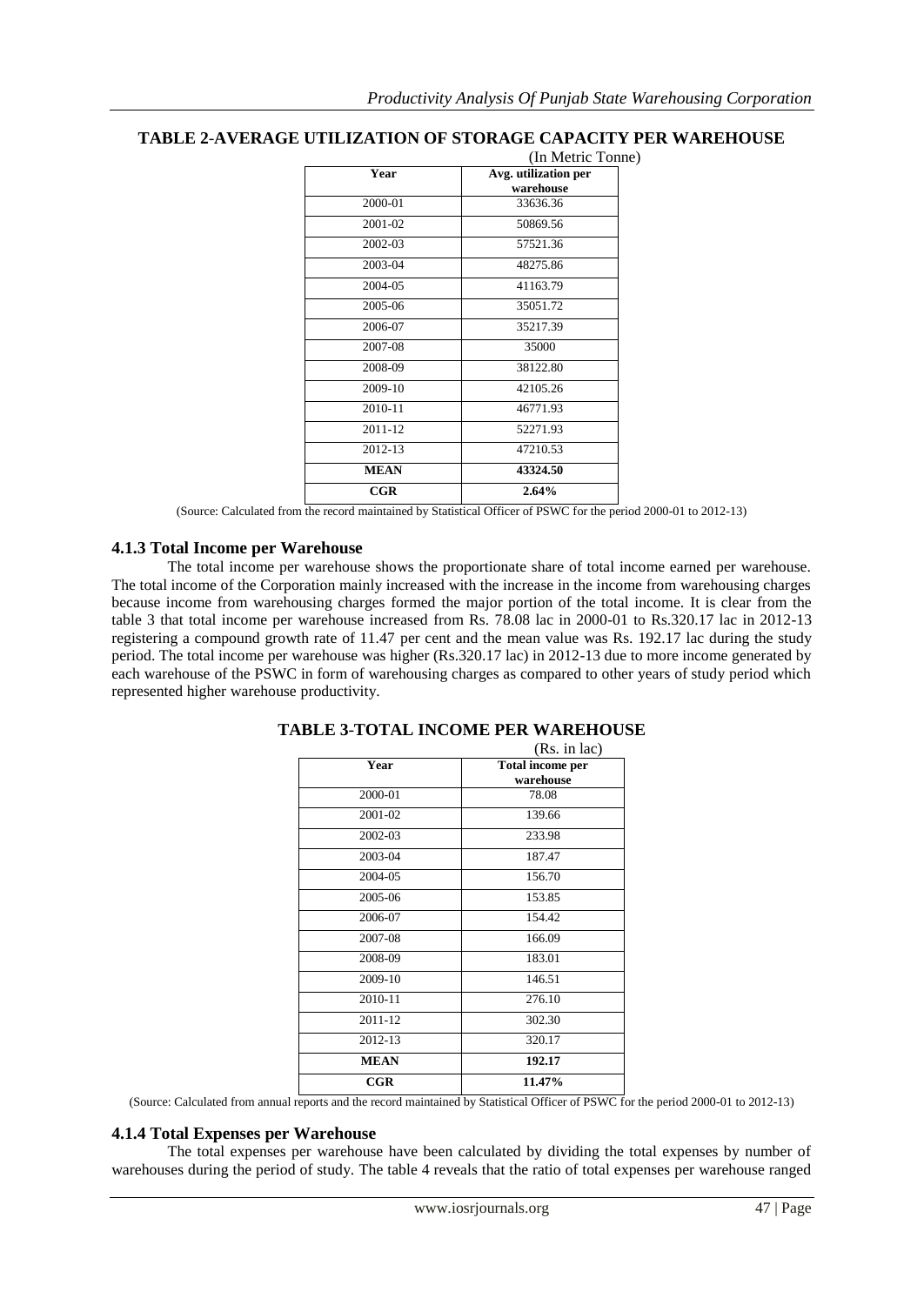in between Rs.75.90 lac and Rs.555.13 lac during the study period. The lowest value of total expenses per warehouse during 2000-01 which was satisfactory but higher value of total expenses per warehouse during 2012-13 was not satisfactory because it would have negative impact on the productivity of each warehouse of the Corporation. The total expenses per warehouse increased from Rs.75.90 lac in 2000-01 to Rs.555.13 lac in 2012-13 registering a compound growth rate of 16.54 per cent and the mean value of Rs.244.67 lac during the period of study. It is observed by comparing the tables 3 and 4 that the Corporation earned more income than expenses per warehouse in 2000-01, 2002-03, 2003-04, 2004-05 and 2005-06 which shows that each warehouse of the Corporation was efficient in controlling its expenses but after 2005-06, income per warehouse was less than expenses per warehouse which indicated the inefficiency of the Corporation's warehouses in controlling the expenses.

|              | (Rs. in lac)                           |
|--------------|----------------------------------------|
| Year         | <b>Total expenses per</b><br>warehouse |
| 2000-01      | 75.90                                  |
| 2001-02      | 223.49                                 |
| 2002-03      | 165.39                                 |
| 2003-04      | 176.92                                 |
| 2004-05      | 129.37                                 |
| 2005-06      | 150.32                                 |
| 2006-07      | 179.72                                 |
| 2007-08      | 200.38                                 |
| 2008-09      | 257.11                                 |
| 2009-10      | 195.41                                 |
| 2010-11      | 374.53                                 |
| 2011-12      | 497.12                                 |
| 2012-13      | 555.13                                 |
| <b>MEAN</b>  | 244.67                                 |
| $_{\rm CGR}$ | 16.54%                                 |

#### **TABLE 4-TOTAL EXPENSES PER WAREHOUSE**

(Source: Calculated from annual reports and the record maintained by Statistical Officer of PSWC for the period 2000-01 to 2012-13)

#### **4.1.5 Net Profit/Loss per Warehouse**

Net profit/loss per warehouse is obtained by dividing the net profit/loss during the period of study by number of warehouse. The table 5 shows that the net profit per warehouse ratio was positive only in (Rs.1.46 lac which was low) 2000-01 and (Rs.77.36 lac) 2002-03 but in remaining years of the study period, it was negative. The figures in the table indicate that the Corporation had generated profits during the years 2000-01 and 2002- 03 but incurred losses in the remaining years. The PSWC has shown the net losses may be due to rise in the expenses, under utilization of warehousing facilities and deficit from paddy & wheat procurement. It registered the negative compound growth rate and negative mean value during the study period. The negative ratio values indicated the lower warehouse productivity.

| <b>TABLE 5- NET PROFIT/LOSS PER WAREHOUSE</b> |  |  |  |
|-----------------------------------------------|--|--|--|
|-----------------------------------------------|--|--|--|

|              | (Rs. in lac)        |
|--------------|---------------------|
| Year         | Net profit/loss per |
|              | warehouse           |
| 2000-01      | 1.46                |
| 2001-02      | $-100.18$           |
| 2002-03      | 77.36               |
| 2003-04      | $-16.18$            |
| 2004-05      | $-36.62$            |
| 2005-06      | $-48.65$            |
| 2006-07      | $-67.61$            |
| 2007-08      | $-76.00$            |
| 2008-09      | $-28.54$            |
| 2009-10      | $-49.26$            |
| 2010-11      | $-94.24$            |
| 2011-12      | $-194.76$           |
| 2012-13      | $-243.53$           |
| <b>MEAN</b>  | $-67.44$            |
| $_{\rm CGR}$ | -ive                |

(Source: Calculated from annual reports and the record maintained by Statistical Officer of PSWC for the period 2000-01 to 2012-13)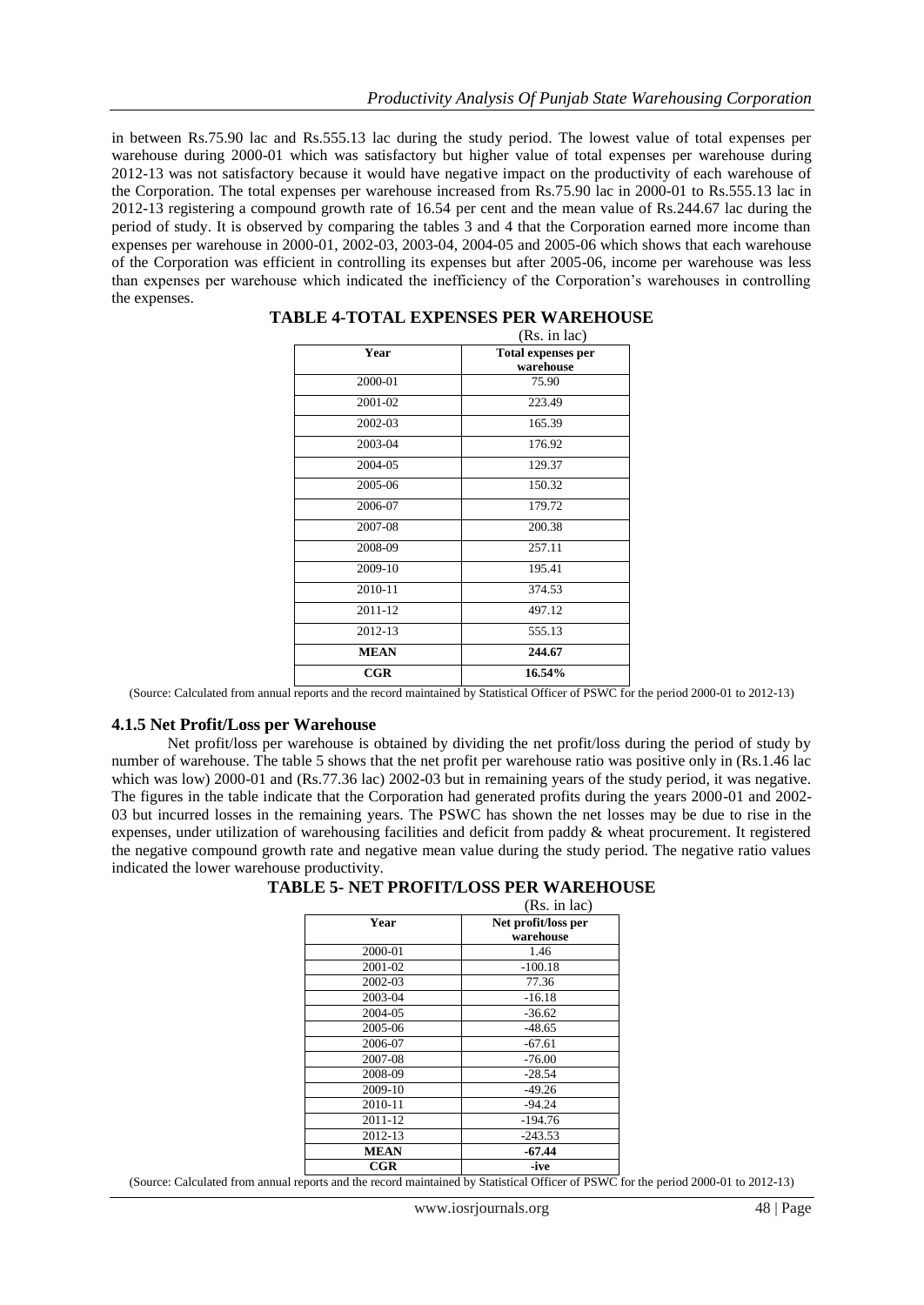### **4.2. EMPLOYEE PRODUCTIVITY**

The principal resource of any organization is the people. An important objective of every organization is the survival and growth. The various employees of the organization put their best efforts in order to achieve these objectives. The performance of an organization and resulting productivity are directly proportional to the quantity of its human resources. In this section an attempt has been made to study whether the present work force of the PSWC is sufficient to carry out the activities or there is any need to add additional work force to the existing number for achieving higher productivity. The employee productivity during the period 2000-01 to 2012-13 has been determined on the basis of selected parameters like:

### **4.2.1 Procurement of Paddy per Employee**

The work force of the PSWC procures the paddy on behalf of Govt. during the kharif season in the mandies allotted by Punjab Government. The procurement of paddy per employee represents the ratio of total paddy procured in metric tonne divided by the total number of employees. The table 6 reveals that the ratio of procurement of paddy per employee in PSWC ranged from 628.34 MT to 1129.67 MT during 2000-01 to 2011- 12. The procurement of paddy per employee increased from 733.51 MT in 2000-01 to 801.84 MT in 2011-12 registering a compound growth rate of 0.74 per cent and mean value of 812.06 MT. During 2009-10, the value of procurement of paddy per employee was higher as compared to other years of study period which showed higher employee productivity.

|              | (In Metric Tonne)                           |
|--------------|---------------------------------------------|
| Year         | <b>Procurement of paddy</b><br>per employee |
| 2000-01      | 733.51                                      |
| 2001-02      | 848.05                                      |
| 2002-03      | 628.34                                      |
| 2003-04      | 634.85                                      |
| 2004-05      | 688.98                                      |
| 2005-06      | 833.33                                      |
| 2006-07      | 702.38                                      |
| 2007-08      | 837.33                                      |
| 2008-09      | 990.77                                      |
| 2009-10      | 1129.67                                     |
| 2010-11      | 915.69                                      |
| 2011-12      | 801.84                                      |
| <b>MEAN</b>  | 812.06                                      |
| $_{\rm CGR}$ | 0.74%                                       |

### **TABLE 6- PROCUREMENT OF PADDY PER EMPLOYEE**

(Source: Calculated from the record of procurement branch and the record of salary section of account branch of PSWC for the period 2000- 01 to 2011-12)

### **4.2.2 Procurement of Wheat per Employee**

The work force of the PSWC procures the wheat on behalf of Govt. during the Rabi season in the mandies allotted by Punjab Government. The procurement of wheat per employee represents the ratio of total wheat procured in metric tonne divided by the total number of employees. The table 7 reveals that the ratio of procurement of wheat per employee in PSWC has shown fluctuating trend over the study period. It was ranging from 459.52 MT to 903.07 MT during 2000-01 to 2011-12. The procurement of wheat per employee increased from 774.72 MT in 2000-01 to 790.15 MT in 2011-12 registering a compound growth rate of 0.16 per cent and mean value of 663.84 MT. During 2009-10, the procurement of wheat per employee was higher as compared to other years of study period which showed that the higher quantity of wheat procured by each employee of the Corporation during this year. It is clear from the tables 6 and 7, the quantity of paddy procured by each employee was more than the quantity of wheat procured by each employee of the Corporation from 2001-02 to 2011-12.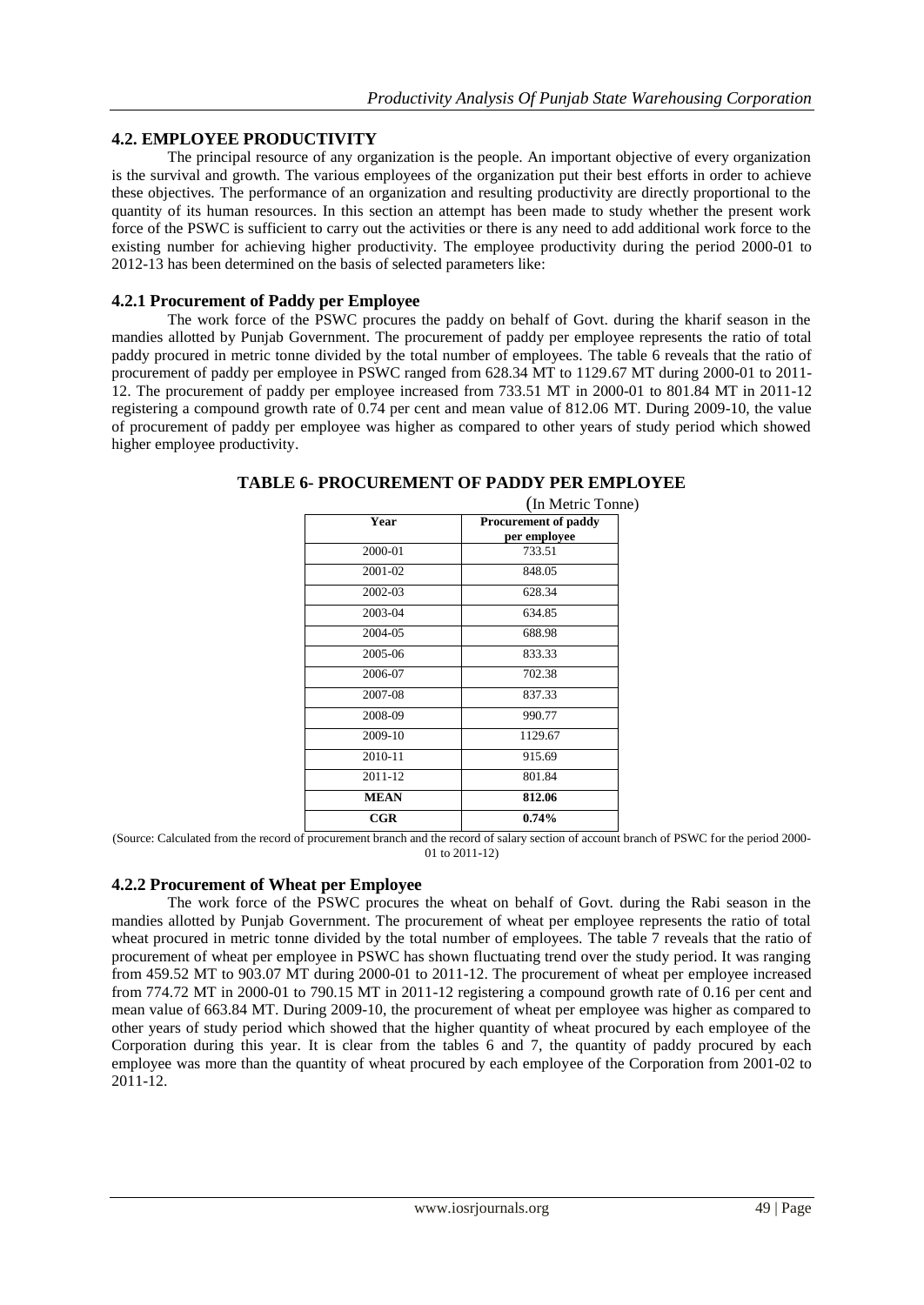|              | (In Metric Tonne)                           |
|--------------|---------------------------------------------|
| Year         | <b>Procurement of wheat per</b><br>employee |
| 2000-01      | 774.72                                      |
| 2001-02      | 672.51                                      |
| 2002-03      | 619.41                                      |
| 2003-04      | 576.94                                      |
| 2004-05      | 601.02                                      |
| 2005-06      | 610.32                                      |
| 2006-07      | 459.52                                      |
| 2007-08      | 473.81                                      |
| 2008-09      | 792.35                                      |
| 2009-10      | 903.07                                      |
| 2010-11      | 692.31                                      |
| 2011-12      | 790.15                                      |
| <b>MEAN</b>  | 663.84                                      |
| $_{\rm CGR}$ | $0.16\%$                                    |

# **TABLE 7- PROCUREMENT OF WHEAT PER EMPLOYEE**

(Source: Calculated from the record of procurement branch and the record of salary section of account branch of PSWC for the period 2000- 01 to 2011-12)

### **4.2.3 Total Income per Employee**

The total income per employee shows the proportionate share of total income earned per employee. Total income per employee has been calculated by dividing the total income earned during the period of study by number of employees. Table 8 shows that total income per employee increased from Rs. 4.71 lac in 2000-01 to Rs.22.46 lac in 2012-13 registering a compound growth rate of 12.77 per cent and the mean value was Rs. 13.22 lac during the study period. The higher value of total income per employee was Rs.22.46 lac in 2012-13 which represents the good efforts took by each employee of the Corporation for increasing the income as compared to other years of study period.

|             | (Rs. in lac)                        |
|-------------|-------------------------------------|
| Year        | <b>Total income per</b><br>employee |
| 2000-01     | 4.71                                |
| 2001-02     | 8.81                                |
| 2002-03     | 15.27                               |
| 2003-04     | 11.99                               |
| 2004-05     | 10.31                               |
| 2005-06     | 10.47                               |
| 2006-07     | 10.57                               |
| 2007-08     | 11.66                               |
| 2008-09     | 13.75                               |
| 2009-10     | 11.16                               |
| 2010-11     | 19.37                               |
| 2011-12     | 21.21                               |
| 2012-13     | 22.46                               |
| <b>MEAN</b> | 13.22                               |
| CGR         | 12.77%                              |

# **TABLE 8-TOTAL INCOME PER EMPLOYEE**

(Source: Calculated from annual reports and the record of salary section of account branch of PSWC for the period 2000-01 to 2012-13)

### **4.2.4 Total Expenses per Employee**

The total expenses per employee have been calculated by dividing the total expenses by number of employees during the period of study. The table 9 reveals that the ratio of total expenses per employee ranged in between Rs.4.58 lac and Rs.38.94 lac during the study period. The total expenses per employee increased from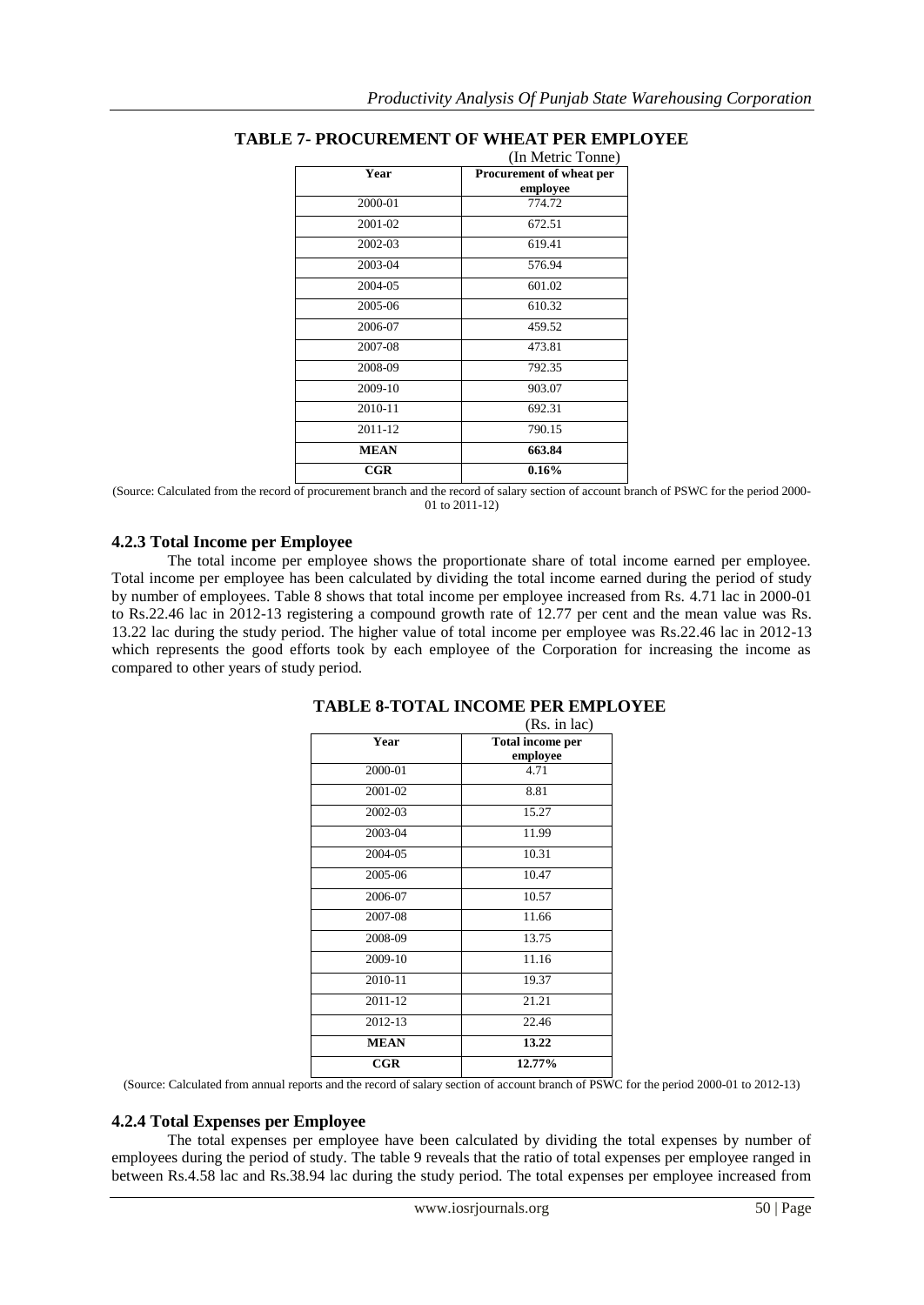Rs.4.58 lac in 2000-01 to Rs.38.94 lac in 2012-13 registering a compound growth rate of 17.90 per cent and the mean value of Rs.16.93 lac during the period of study. On the whole, it is observed from the tables 8 and 9 that the income per employee was more than the expenses per employee in the years 2000-01, 2002-03, 2003-04, 2004-05 and 2005-06 which represents that the Corporation's workforce was able in earning more income than expenses in these years. On the other hand, after 2005-06, the income per employee was less than the expenses per employee which showed the inability of the employees of the Corporation in controlling expenses.

|              | (Rs. in lac)                |
|--------------|-----------------------------|
| Year         | Total expenses per employee |
| 2000-01      | 4.58                        |
| 2001-02      | 14.09                       |
| 2002-03      | 10.79                       |
| 2003-04      | 11.31                       |
| 2004-05      | 8.51                        |
| 2005-06      | 10.23                       |
| 2006-07      | 12.30                       |
| 2007-08      | 14.07                       |
| 2008-09      | 19.32                       |
| 2009-10      | 14.89                       |
| 2010-11      | 26.27                       |
| 2011-12      | 34.87                       |
| 2012-13      | 38.94                       |
| <b>MEAN</b>  | 16.93                       |
| $_{\rm CGR}$ | 17.90%                      |

(Source: Calculated from annual reports and the record of salary section of account branch of PSWC for the period 2000-01 to 2012-13)

#### **4.2.5 Net Profit/Loss per Employee**

Net profit/loss per employee is obtained by dividing the net profit/loss during the period of study by number of employees. The table 10 shows that the net profit/loss per employee ratio was positive only in (Rs.0.08 lac which was very low) 2000-01 and (Rs.5.05 lac) 2002-03 but in remaining years of the study period, it was negative. The figures in the table indicate that the Corporation had generated profits during the years 2000-01 and 2002-03 but incurred losses in all the remaining years. It is observed that the Corporation was incurring losses continuously from 2003-04 to 2012-13. The PSWC has shown the net losses may be due to rise in the expenses, under utilization of warehousing facilities, inefficiency of management and deficit from paddy & wheat procurement. It registered the negative compound growth rate and negative mean value during the study period. The negative ratio values indicated the lower employee productivity.

|              | (Rs. in lac)                 |
|--------------|------------------------------|
| Year         | Net profit/loss per employee |
| 2000-01      | 0.08                         |
| 2001-02      | $-6.31$                      |
| 2002-03      | 5.05                         |
| 2003-04      | $-1.03$                      |
| 2004-05      | $-2.41$                      |
| 2005-06      | $-3.31$                      |
| 2006-07      | $-4.62$                      |
| 2007-08      | $-5.33$                      |
| 2008-09      | $-2.14$                      |
| 2009-10      | $-3.75$                      |
| 2010-11      | $-6.40$                      |
| 2011-12      | $-13.66$                     |
| 2012-13      | $-17.08$                     |
| <b>MEAN</b>  | $-4.68$                      |
| $_{\rm CGR}$ | -ive                         |

# **TABLE 10- NET PROFIT/LOSS PER EMPLOYEE**

(Source: Calculated from annual reports and the record of salary section of account branch of PSWC for the period 2000-01 to 2012-13)